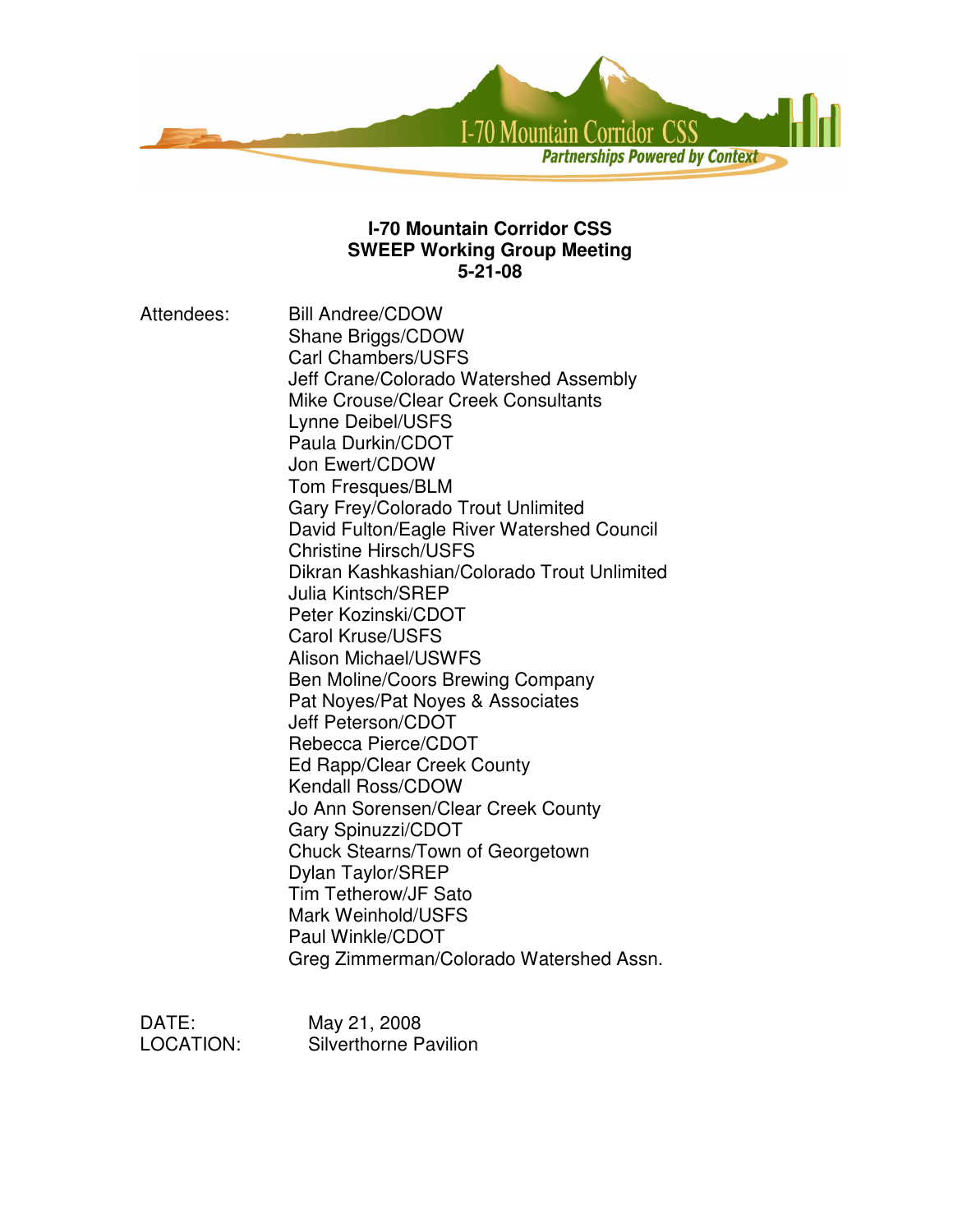### **Introduction**

Peter Kozinski told the group the original SWEEP group worked on policy level mitigations for the PEIS. The purpose of reconvening the SWEEP group is to develop a guidance policy to be used for future decisions made for projects along the I-70 corridor. This include a memorandum of understanding outlining stakeholder commitments for coordination, and list of strategies, not project specific recommendations, to be used in Tier 2 studies.

## **Goals, Outcomes and Actions**

The group reviewed the goal:

*Improve or enhance water resources in the I-70 Corridor by including mitigation and/or enhancements in advance of and during project development, project design, project construction, and system operations and maintenance. Water resources include: water quality, wetland and riparian ecosystems, fisheries, aquatic-dependent communities, and recreational opportunities.*

The group agreed the goal should include protection. The goal will be revised to read:

*Improve, enhance and protect water resources in the I-70 Corridor by including mitigation and/or enhancements in advance of and during project development, project design, project construction, and system operations and maintenance. Water resources include: water quality, water supply, wetland and riparian ecosystems, fisheries, aquatic-dependent communities, recreational opportunities and other ecological services.*

### **Discussion of SWEEP Outcomes and Actions**

The group suggested that the Outcomes and Actions could be rearranged to go in order of action.

The MOU should reference the ALIVE MOU. The two MOUs need to work together.

The group would like to see educating the public about the value of water resources as an Action Item.

The group is concerned about mitigating impacts beyond the limits of a given project and would like to see this added to the Action Items. This would include existing as well as future impacts.

It was suggested that mitigation strategies be developed for each life cycle phase of a project and that a commitment be made to maintaining mitigations.